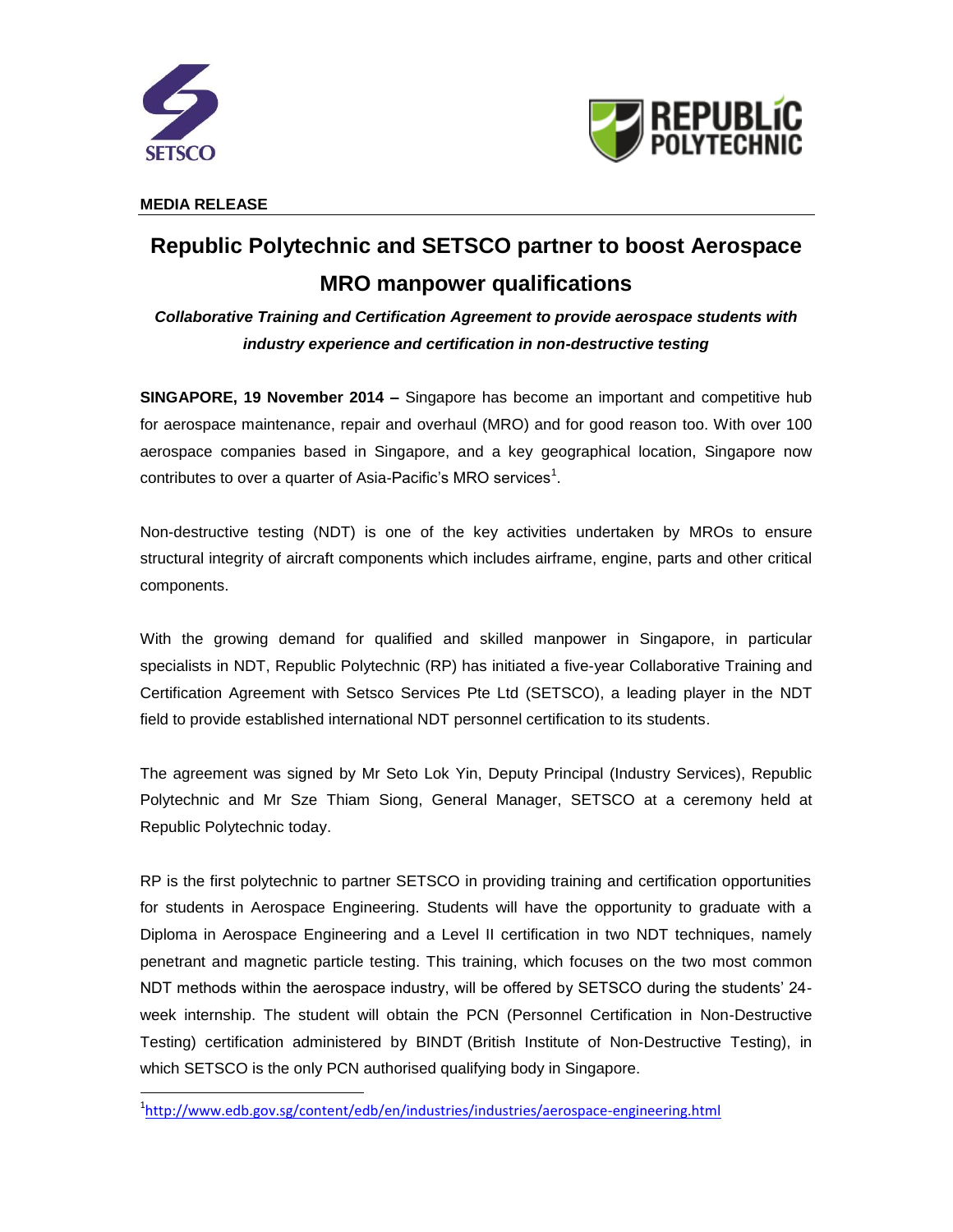



For the initial period, 10 RP students will be selected for this internship training per semester, starting in the Academic Year of 2015/2016 and the certification fees payable will be co-funded by SETSCO.

"This partnership with SETSCO means that our Aerospace Engineering students get to be certified in two NDT techniques by the time they graduate. With this certification, our graduates not only enjoy more employment opportunities but also are better equipped for skills deepening as they build their career," said Mr Seto Lok Yin, Deputy Principal (Industry Services), Republic Polytechnic.

He added, "We are grateful to SETSCO for this partnership and look forward to more opportunities for collaboration."

Mr Sze Thiam Siong, General Manager of SETSCO, said, "We are very excited to be embarking on this collaborative effort with Republic Polytechnic and look forward to working closely with the Aerospace Engineering students. Hopefully, they will be able to glean more from real-life on-thejob experiences."

- END -